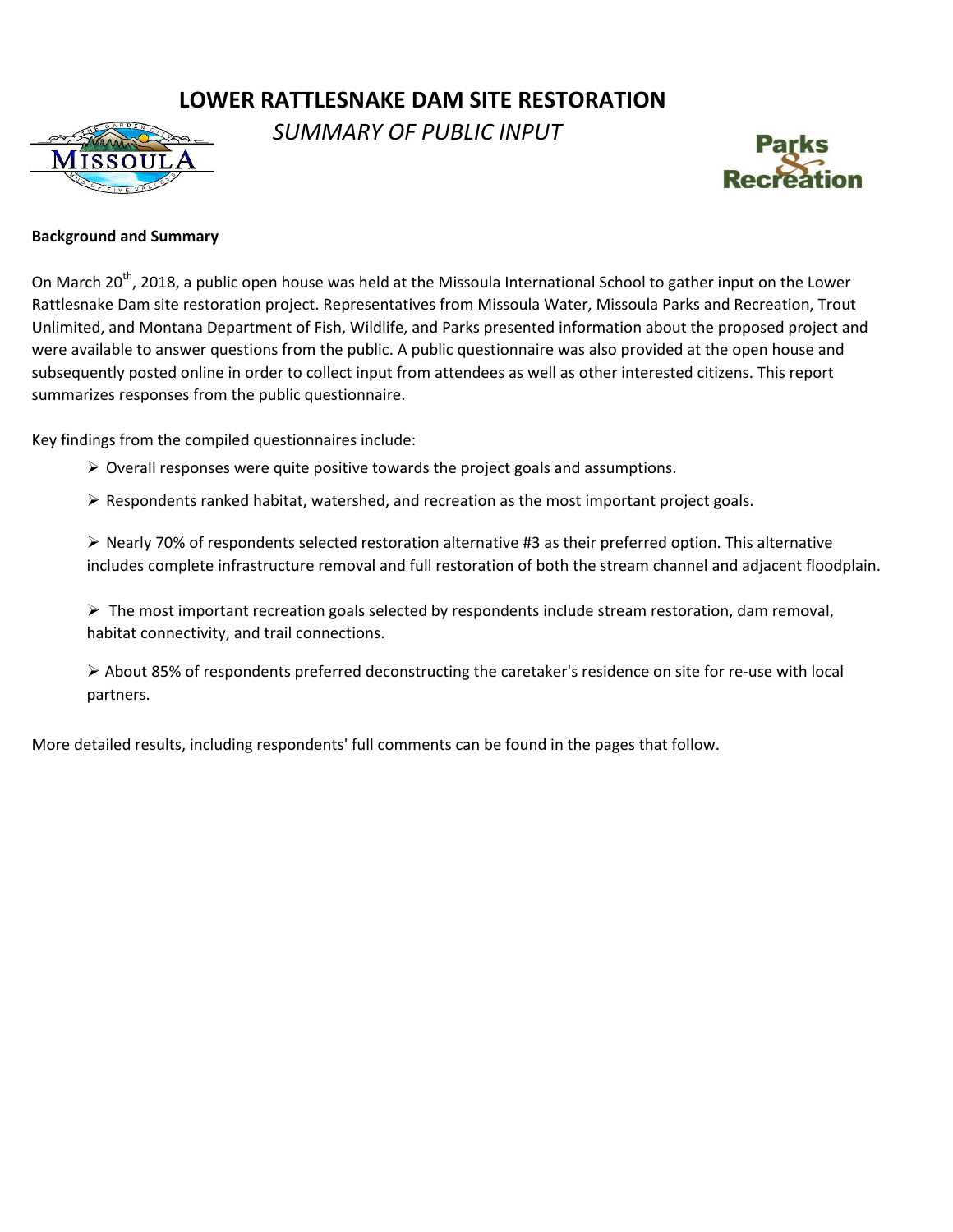# **Survey Results**

**Survey Name:** Rattlesnake Dam Site Restoration **Response Status:** Partial & Completed, Online & Hardcopy April 18th, 2018

**1. Please rank the project goals from 1 to 5, with 1 being your top priority goal. Use the comment section to list and rank additional goals to be considered.**

| Top number is the count of respondents selecting the option.<br>Bottom % is percent of the total respondents selecting the<br>option.                                       | <b>Top Priority</b><br>1 | $\overline{2}$ | 3   | 4   | 5        |     | Ranking<br>Totals Score* |
|-----------------------------------------------------------------------------------------------------------------------------------------------------------------------------|--------------------------|----------------|-----|-----|----------|-----|--------------------------|
| EFFICIENCY: Minimize operational and maintenance costs<br>for dam-related infrastructure and provide improvements to<br>minimize long-term costs to maintain as open space. | 10                       | 6              | 11  | 21  | 53       | 101 | 4                        |
|                                                                                                                                                                             | 10%                      | 6%             | 11% | 21% | 52%      |     |                          |
| SAFETY: Reduce and eliminate safety hazards, and related<br>liabilities, related to dam infrastructure.                                                                     | 8                        | 10             | 17  | 40  | 26       | 101 | 3.65                     |
|                                                                                                                                                                             | 8%                       | 10%            | 17% | 40% | 26%      |     |                          |
| WATERSHED: Rehabilitate Rattlesnake Creek, floodplain<br>and hillside to approximate natural creek conditions.                                                              | 34                       | 35             | 19  | 8   |          | 103 | 2.21                     |
|                                                                                                                                                                             | 33%                      | 34%            | 18% | 8%  | 7%       |     |                          |
| HABITAT: Promote native habitat conditions, upstream<br>passage and habitat connectivity.                                                                                   | 34                       | 40             | 16  | 12  | $\Omega$ | 102 | 2.06                     |
|                                                                                                                                                                             | 33%                      | 39%            | 16% | 12% | $0\%$    |     |                          |
| RECREATION: Enhance recreation opportunities in the area,<br>while maintaining a balance with conservation goals.                                                           | 21                       | 14             | 38  | 17  | 12       | 102 | 2.85                     |
|                                                                                                                                                                             | 21%                      | 14%            | 37% | 17% | 12%      |     |                          |
|                                                                                                                                                                             |                          |                |     |     |          |     |                          |



11 Comments - see 'Comments' Page

\*The Ranking Score is the weighted average calculated by dividing the sum of all weighted rankings by the number of total responses.



 $1 =$  Strongly disagree,  $2 =$  Disagree,  $3 =$  Agree,  $4 =$  Strongly Agree

\*The Ranking Score is the weighted average calculated by dividing the sum of all weighted rankings by the number of total responses.

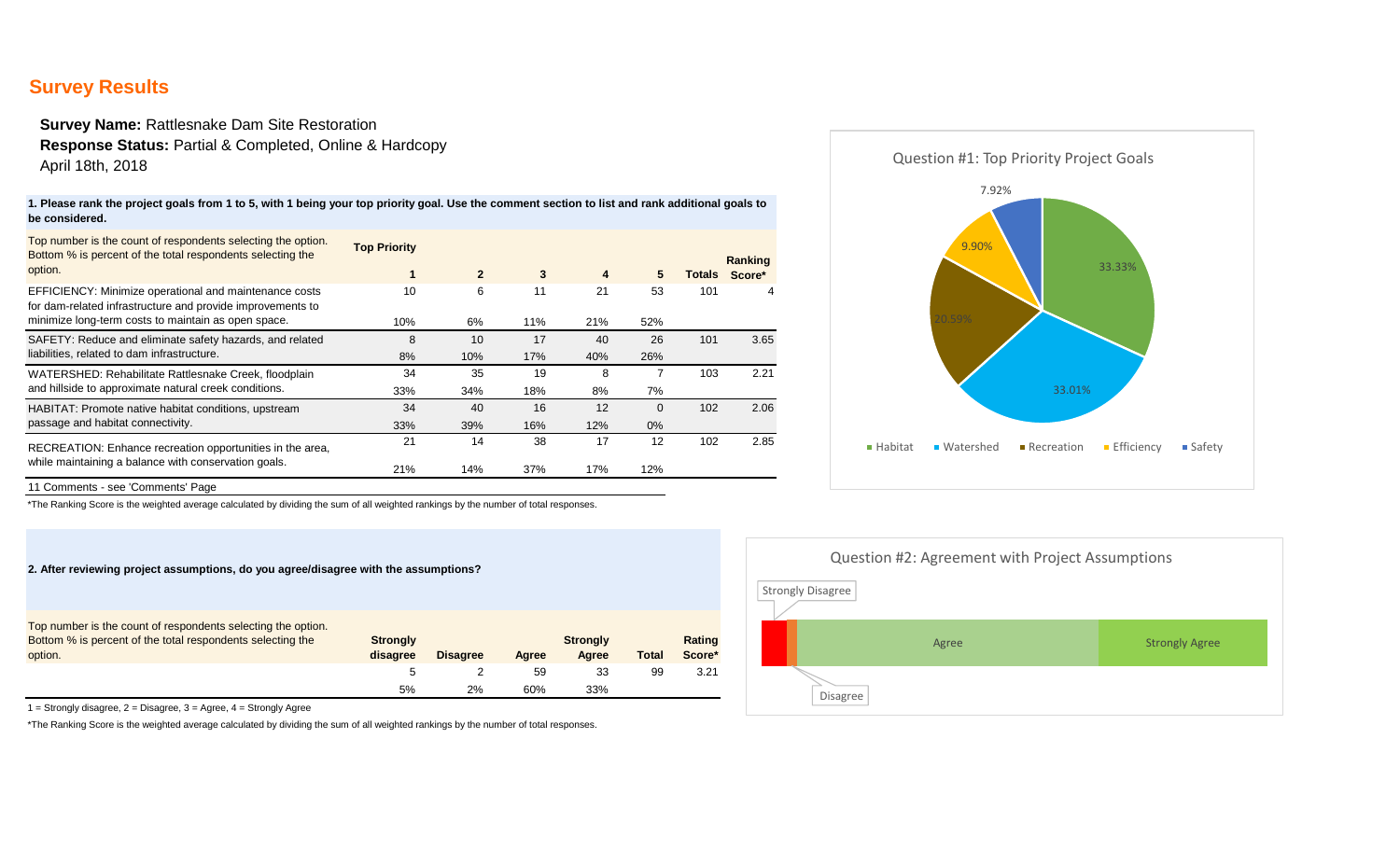**3. Please list any additional assumptions the Project Team should consider:**

16 Responses - see 'Comments' Page

**4. Four alternatives for restoration were presented. After reviewing each alternative, please rank the alternatives with 1 being your most preferred alternative and 4 being your least preferred.** 

| Top number is the count of respondents selecting the option.<br>Bottom % is percent of the total respondents selecting the<br>option. | <b>Preferred</b><br>alternative<br>1 | $\overline{2}$ | 3   | $\overline{\mathbf{4}}$ | <b>Totals</b> | Rank<br>Score* |
|---------------------------------------------------------------------------------------------------------------------------------------|--------------------------------------|----------------|-----|-------------------------|---------------|----------------|
| Alternative 1                                                                                                                         |                                      | 5              | 13  | 63                      | 88            | 3.5            |
|                                                                                                                                       | 8%                                   | 6%             | 15% | 72%                     |               |                |
| Alternative 2                                                                                                                         | 13                                   | 46             | 27  | 3                       | 89            | 2.224719       |
|                                                                                                                                       | 15%                                  | 52%            | 30% | 3%                      |               |                |
| Alternative 3                                                                                                                         | 66                                   | 17             |     | 6                       | 96            | 1.510417       |
|                                                                                                                                       | 69%                                  | 18%            | 7%  | 6%                      |               |                |
| Alternative 4                                                                                                                         | 11                                   | 20             | 41  | 16                      |               | 88 2.704545    |
|                                                                                                                                       | 13%                                  | 23%            | 47% | 18%                     |               |                |

\*The Ranking Score is the weighted average calculated by dividing the sum of all weighted rankings by the number of total responses.

**5. Please provide your primary reasons for the alternative you chose as a top priority:**

40 Responses - see 'Comments' Page

**6. Is there another alternative that the Project Team should consider? If yes, please describe.**

10 Responses - see 'Comments' Page

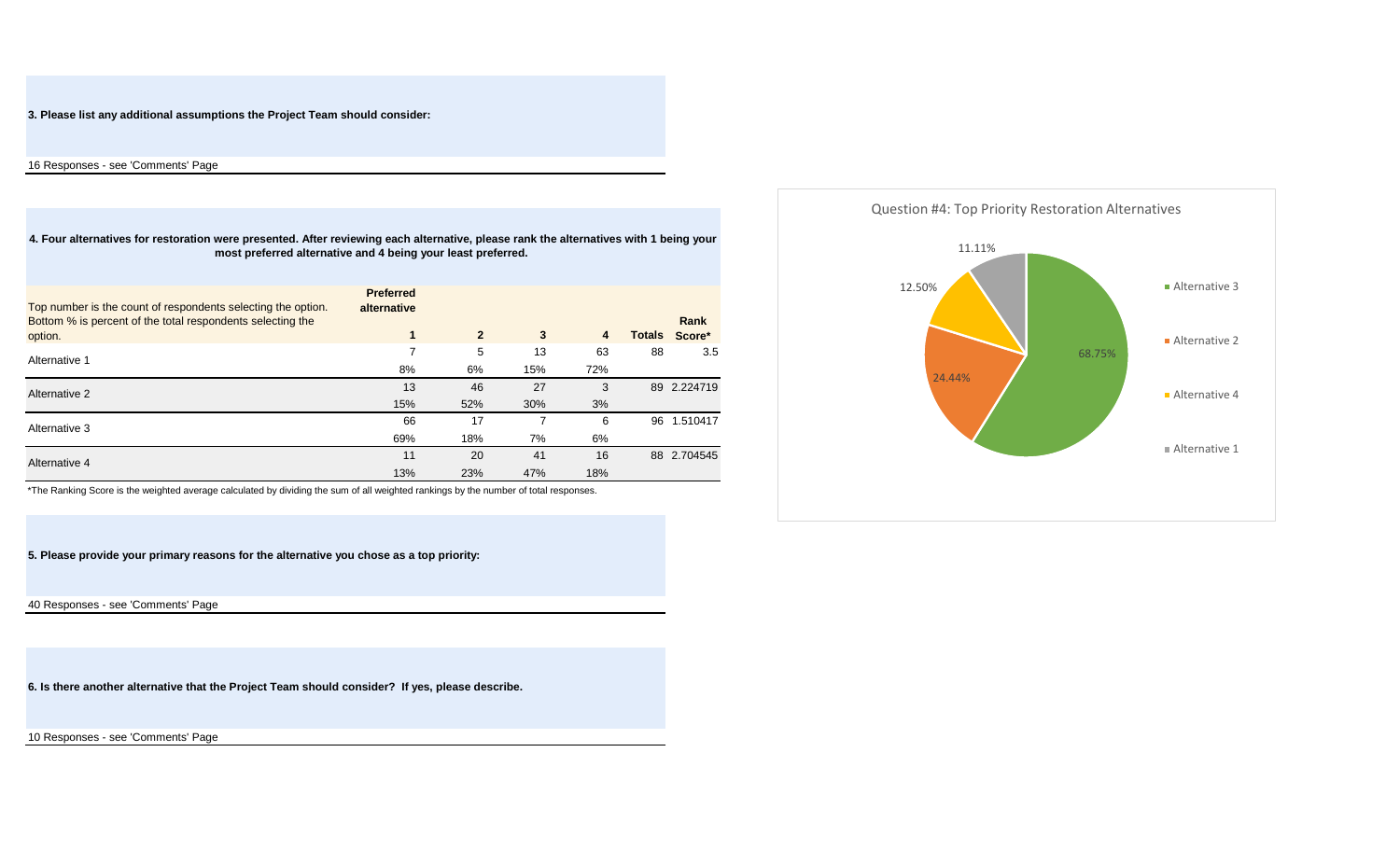| Top number is the count of respondents selecting the option.<br>Bottom % is percent of the total respondents selecting the | <b>Top priority</b> |                |                |                         |                 |                |                |                |                |          |               |
|----------------------------------------------------------------------------------------------------------------------------|---------------------|----------------|----------------|-------------------------|-----------------|----------------|----------------|----------------|----------------|----------|---------------|
| option.                                                                                                                    |                     | $\overline{2}$ | $\mathbf{3}$   | 4                       | $5\phantom{.0}$ | 6              | $\overline{7}$ | 8              | 9              | 10       | <b>Totals</b> |
| Habitat connectivity                                                                                                       | 28                  | 25             | 16             | 8                       | $\overline{7}$  | $\overline{7}$ | $\overline{4}$ |                | 0              | 0        | 96            |
|                                                                                                                            | 29%                 | 26%            | 17%            | 8%                      | 7%              | 7%             | 4%             | 1%             | 0%             | 0%       |               |
| Stream restoration                                                                                                         | 29                  | 32             | 15             | $\overline{7}$          | 6               | 5              | 2              | 1              |                | $\Omega$ | 98            |
|                                                                                                                            | 30%                 | 33%            | 15%            | 7%                      | 6%              | 5%             | 2%             | 1%             | 1%             | 0%       |               |
| Dam infrastructure removal                                                                                                 | 24                  | 10             | 33             | 3                       | 10              | 5              | 2              | $\overline{4}$ | $\overline{4}$ |          | 96            |
|                                                                                                                            | 25%                 | 10%            | 34%            | 3%                      | 10%             | 5%             | 2%             | 4%             | 4%             | 1%       |               |
| Trail connections from Lincolnwood trailhead to Rattlesnake<br>Rec Area                                                    | 9                   | 8              | 9              | 27                      | 11              | 9              | 8              | 6              | $\overline{2}$ |          | 90            |
|                                                                                                                            | 10%                 | 9%             | 10%            | 30%                     | 12%             | 10%            | 9%             | 7%             | 2%             | 1%       |               |
| New biking and hiking trails                                                                                               | 8                   | 15             | 12             | 8                       | 19              | 15             | 14             | 3              | 17             | 8        | 119           |
|                                                                                                                            | 7%                  | 13%            | 10%            | 7%                      | 16%             | 13%            | 12%            | 3%             | 14%            | 7%       |               |
| Limit human access as much as reasonable                                                                                   |                     | 2              |                | 5                       | 3               | $\overline{4}$ | 3              | $\overline{4}$ | 11             | 28       | 62            |
|                                                                                                                            | 2%                  | 3%             | 2%             | 8%                      | 5%              | 6%             | 5%             | 6%             | 18%            | 45%      |               |
| Maximize human access to the area, as much as reasonable                                                                   | 6                   | 3              | 5              | $\overline{\mathbf{4}}$ | 3               | 5              | 7              | 7              | 14             | 11       | 65            |
|                                                                                                                            | 9%                  | 5%             | 8%             | 6%                      | 5%              | 8%             | 11%            | 11%            | 22%            | 17%      |               |
| Minimize project costs (removal of infrastructure and<br>restoration of creek and area)                                    | 3                   | 3              | $\overline{4}$ | 2                       | 5               | 8              | 10             | 10             | 14             | 15       | 74            |
|                                                                                                                            | 4%                  | 4%             | 5%             | 3%                      | 7%              | 11%            | 14%            | 14%            | 19%            | 20%      |               |
| Minimize long-term maintenance costs for the site                                                                          | $\overline{7}$      | 3              | $\overline{2}$ | 14                      | 12              | 17             | 14             | 5              | 4              | $\Delta$ | 82            |
|                                                                                                                            | 9%                  | 4%             | 2%             | 17%                     | 15%             | 21%            | 17%            | 6%             | 5%             | 5%       |               |
| Use site for water quality and habitat education                                                                           | 2                   | 2              | 2              | 16                      | 16              | 8              | 13             | 6              | 10             | 5        | 80            |
|                                                                                                                            | 3%                  | 3%             | 3%             | 20%                     | 20%             | 10%            | 16%            | 8%             | 13%            | 6%       |               |
| 19 Comments- see 'Comments' Page                                                                                           |                     |                |                |                         |                 |                |                |                |                |          |               |

#### **7. Recreation and Trails: Please rank the following goals with 1 being your top-priority goal. Please list additional goals in the comment section.**

**8. The caretaker residence on the site will be moved, removed, relocated, and/or repurposed in order to meet project goals and assumptions. Please rank your priority for use of the building, assuming costs are reasonable.**

| Top number is the count of respondents selecting the option.<br>Bottom % is percent of the total respondents selecting the | <b>Top priority</b> |     |               |
|----------------------------------------------------------------------------------------------------------------------------|---------------------|-----|---------------|
| option.                                                                                                                    | 1                   |     | <b>Totals</b> |
| Education and support building in another City Park to be<br>determined. (Greater costs for relocation and long-term       | 27                  | 55  | 82            |
| maintenance.)                                                                                                              | 16%                 | 84% |               |
| Deconstruct, through local partners, for re-use. (Lower short-                                                             | 66                  | 21  | 87            |
| term and long-term costs.)                                                                                                 | 84%                 | 16% |               |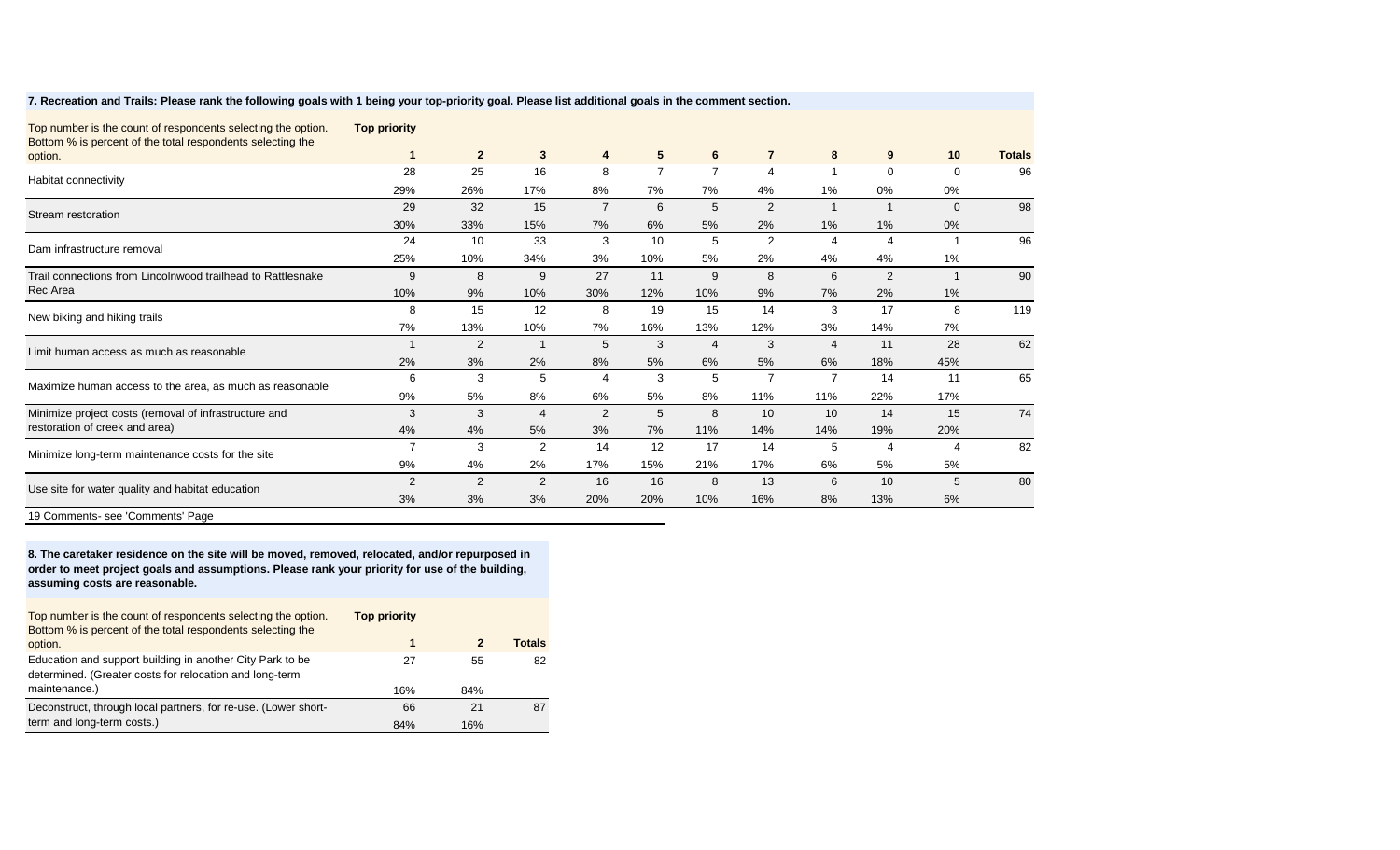**9. Please use this space for additional questions or comments about the project.**

19 Responses - see 'Comments' Page



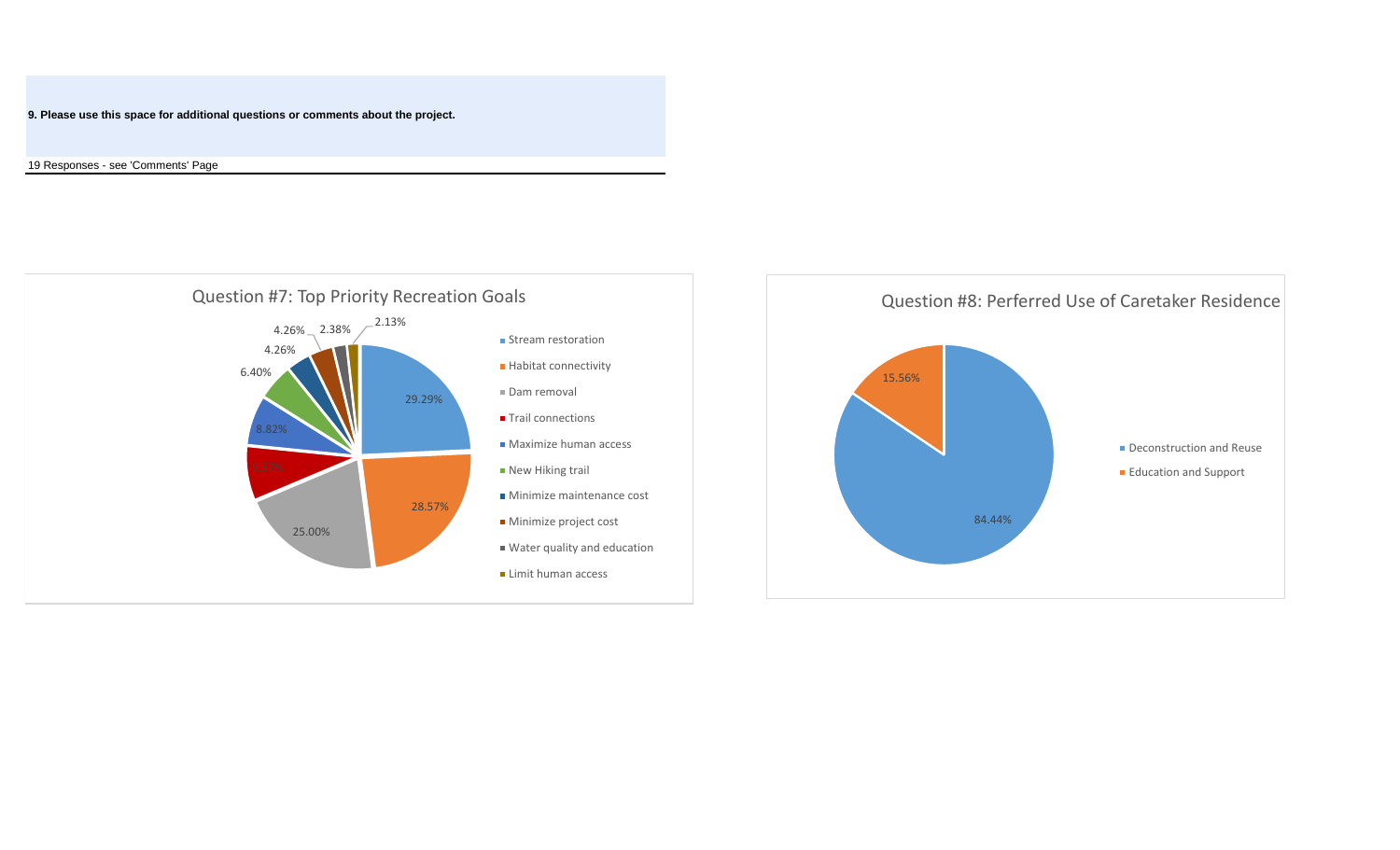## **Survey Comments**

**Survey Name:** Rattlesnake Dam Site Restoration **Response Status:** Partial & Completed, Online & Hardcopy April 18th, 2018

#### **Comments Related to Project Goals**

I am most interested in a better trail connection from the Lincolnwood and Duncan trailheads to the main Rattlesnake trailhead.

Is this going to raise my property taxes?

Do minimum modification that allows fish passage

Let's connect river to flood plain.

I am for restoring habitat and providing healthy conditions for all wildlife. I am not for expanding recreational opportunities - the two seem at conflict. If we want the wildlife we need to reduce human use. The project was promoted to restore fish access up and down the creek. Hence habitat restoration/connectivity are my highest priorities, with cost to tax payers and safety/liability issues secondary (albeit cost is an important consideration); least important is enhanced recreation (recreational opportunities already exists at substantial levels, beyond which would degrade the project area and adjacent lands Please remove the dams in the wilderness too. There are lots of Missoulians who are willing to help with that task.

These are not exclusive goals. To some degree they all need to be achieved.

Removal of the Dam would be a violation of the Antiques Act. That said I'm not opposed to removal of the gates leaving the basic structure intact. Since the housing boom has placed many homes above the Dam's location, Water quality probably has been compromised.

Full ecological restoration and a healthy, functioning watershed should be the primary goal and worth extra costs and time. Do it right the first time! Thanks.

As noted, the dam has been there for a long time. There is frequent mention of "safety" considerations - why? I'm unaware of any deaths or accidents at the site.

Work with agencies to provide true science to maintain stream flow in the face of global warming

Education, what an opportunity

Swimming beach

Education. This is a great opportunity for students to get engaged in the porcess from planning to final finished stages. Value the impact and input from our youth

Accommodate existing bicycle and ped path or improve it

Increase flood plain so downstream has greater protection from flooding

Please preserve or reserve this area in case we need a lot more water in missoula in the future

#### **Additional Assumptions the Project Team should consider:**

Rattlesnake Creek and watershed should be naturalized

The wilderness dams have their own drawbacks and should be removed.

The project will improve access for people biking and walking in and through the area.

The dam will not be useful in the foreseeable future as a water supply for Missoula.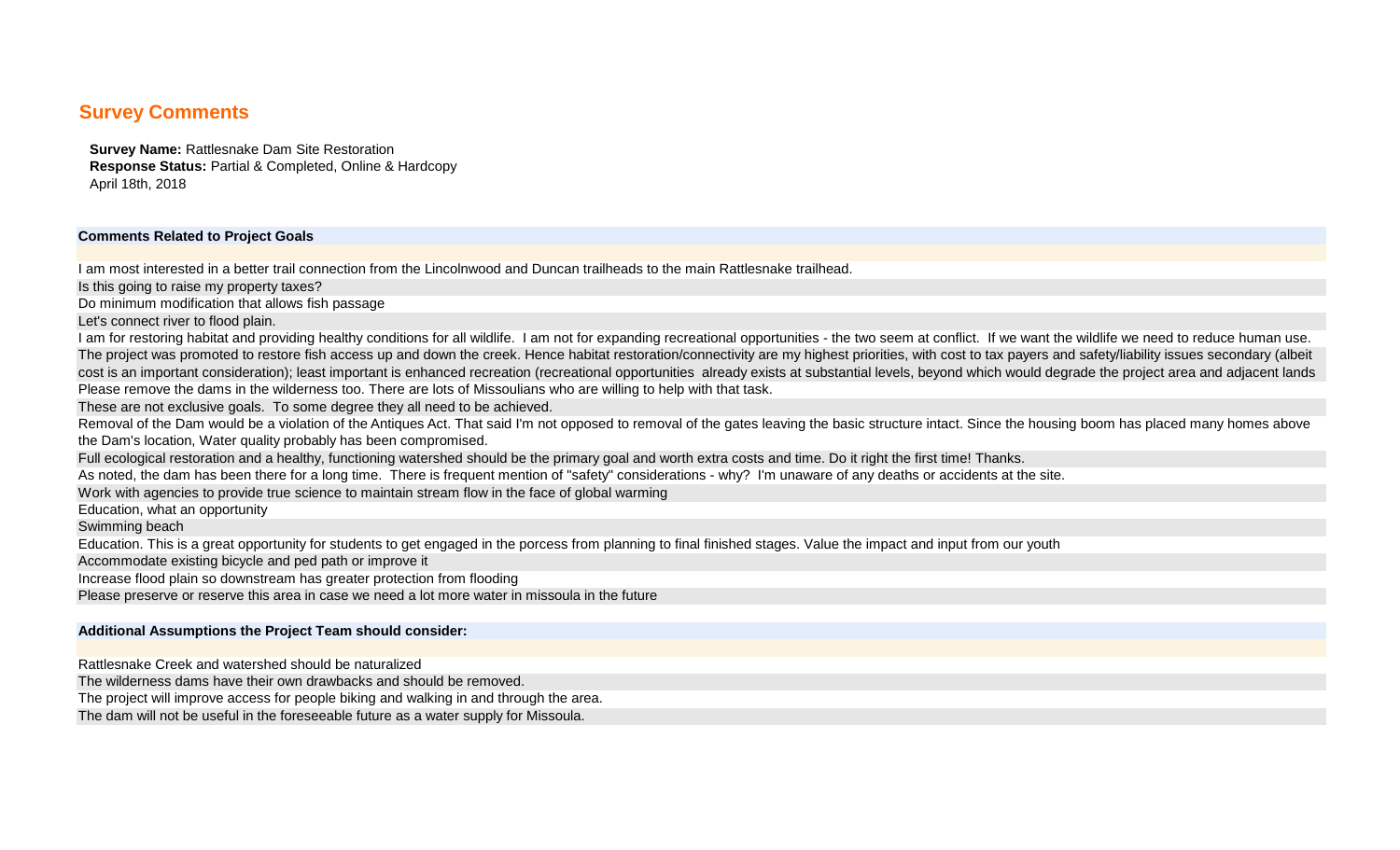Existing: I see few numbers that show you have enough info to calculate the cost/benefit of this project. At \$15k per year currently, I doubt that Missoula Water or Parks can maintain new construction for less than \$15k/yr, w/out reducing service levels elsewhere.

New assumption: Ratt. creek is almost pristine. Restore fish passage and leave be.

Assumption that City must retain property should be reviewed. Donating the land to another public agency could be a better alternative.

Currently, wildlife does use this habitat, even if man created - geese nest on the cliffs above, wood ducks and mergansers use the pond regularly, otter, mink, and kingfishers use the pond for food. Bear and even moose have been seen in this corridor. Preserve this place for the wildlife, not for opening up more human access for recreating.

The Project Team should consider if enhanced recreation is really a need or just a selling point. I don't see any need, and would encourage no funds be directed towards that goal.

Disc golf course no brainer

The reason I strongly disagree is that I strongly disagree with "The project will be completed with safety and cost/benefit as primary criteria". I believe restoration of the ecosystem should be the primary criteria. Also public access to the creek should be highlighted and maintained.

Restoration of the dam will provide Missoulians with additional public lands which could be used to provide additional recreational opportunities.

Closing area to the public is not consistent with the values and popularity of recreation in the Rattlesnake Watershed.

Please do upkeep of the Dams in the upper Rattlesnake. They provide regulated water throughout the summer to support fish and the aquatic system. , Don

I did not see assumptions about use levels under the various scenarios, which will affect planning needs and outcomes.

The assumptions are fine. It's important that the City evaluate and prioritize the improvement of the health of the watershed, floodplain, and natural creek conditions. I think the health of the watershed as a whole needs to be a higher priority that will in turn improve bull trout habitat, recreation experience, and safety.

Consider Tribes interest in stream restoration

Failing to take any action at all is likely to result in a non-optimal long term solution to the site (ie catastrophic failure)

Given the first question about priorities and goals, it seems funny to have already stated/decided that cost efficiency and safety are the top priorities (though they should both be inherent to any operations Long term water supply in case problems arise for/in aquifer

Population growth of the city and surrounding neighborhoods

SAVE the bull trout population!

Sound more like facts than assumptions

Swimming beach, leave pond.

That there is human habitation from the dam to Broadway St. That the plan should consider that the Rattlesnake creek is a part of neighborhoods and not exactly the same as creeks where few humans The assumption that safety and cost/benefit are primary criteria feels like it invailidates/undermines this public input process, and if should be replaced with one that includes public input

There will be a few loud voices opposed to any changes

These seem to be goals

Turn the house into a community resource

With the proposed restoration will come additional use. Please include future plans to accommodate and/or restrict certain types of access in particular areas

Safety and cost/benefit are the primary criteria? AS mentioned above, the safety concerns seem exaggerated. What safety problems exist?

As for cost/benefit, the present \$15k a year is something, but not much for the city. Missoula attracts people because of recreation opportunities - let's think of something creative!

#### **Primary reasons for the choosen Restoration Alternative:**

1 and 3 provide more protection downstream

I think the priority should be on removing hazards for people with a secondary priority of restoring the creek as much as possible to a healthy state.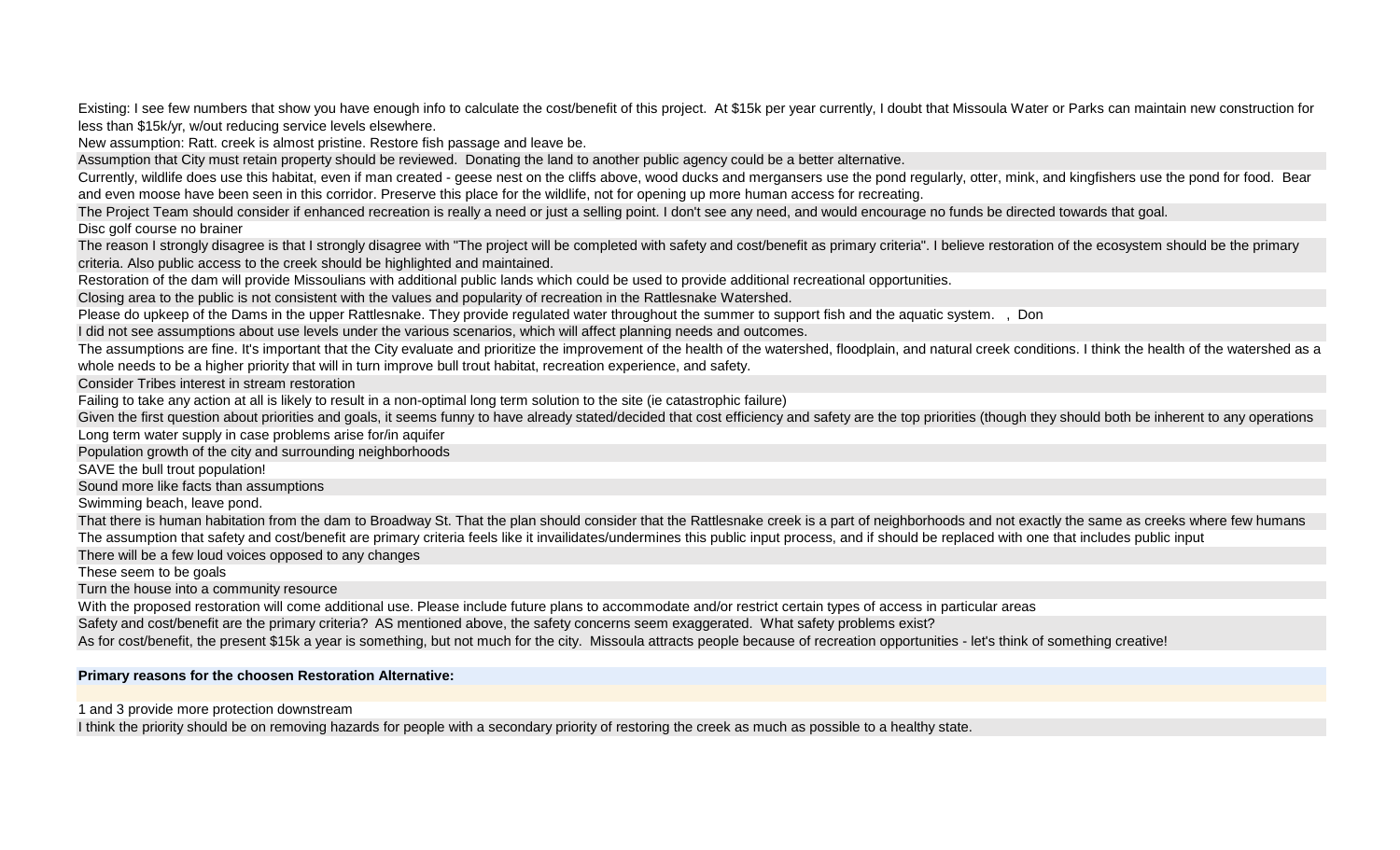habitat diversity within floodplain. I actually think multi year project preferable. It would offer better opportunity to adjust plans to fit with observed conditions and adaptations

If you do a project. Do it right the first time. Full removal.

please choose the alternative best for conservation and health

the city and partners should remove all infrastructure and restore ecological integrity to the site

Maximizes recreation and habitat restoration and minimizes ongoing costs.

Let's get this fully done rather than try a partial fix.

In addition to full infrastructure removal, this alternative seems to provide for more reconstruction and rehabilitation.

good long term investment

#1 option restores flow in creek with minimum disruption and cost

Outdoor recreation continues to be a major industry in Missoula- area could become a great addition. Also liked the reduced liability; and if you're going to go in to clean it out better to get everything out so there aren't more problems later.

spread cost out over more years. More partners may be inclined to join project

Option 3 does the best job of tying in with the rest of the creek. It also preserves more space for recreation and seemingly improves habitat the best. Options 1 and 4 are both substandard, but if that is the route we are going to go, then we should be open about it and pursue Option 1 as the cheapest.

deep water pool and downstream rehabilitation

It seems to provide the most natural alternative and a good buffer between the trail and the riparian area

Lowest cost while achieving goal of removing fish passage.

Removes infrastructure and allows fish passage and recreation. The channelized creek below the dam makes alternative 3 less necessary.

Habitat restoration should be main goal, not recreation.

Alternative two seems to provide the most restoration at a reasonable cost. I do not believe that the city can turn to the community to cover higher costs at this time because taxes (cost of water)have been increasing a lot over the past decade.

I think, over time, downstream enhancement (redistribution of cobble and boulders in the bed, logs, etc.) will occur via natural processes. Let Rattlesnake Creek do the work, and remain patient. I can't distinguish between them-- it'd be nice to have that rec trail behind the NW energy property. It would also be nice to have some way to access the road on the west side of the creek that goes back I think maximum restoration of habitat is the long-term future. However, I am disappointed that I did not see a trail for the public included in any drawings and if there had been an alternative with a trail I would have picked that. People will make a trail if you don't give them one, and that will disrupt the new habitat.

No sense in working to remove the dam if it'€ "only partially done. The intent of the project is to remove annual maintenance costs.

I like the idea of returning the stream to its natural state.

Alt 3 has the greatest positive effect on aquatic and riparian ecology. Plus it maximizes recreation opportunities. Alt 1, if in the future there was a desire to do restoration work downstream, any efforts with this project would have to be re-disturbed because there is no channel or side-channel construction plus infrastructure is left on-site.

I like the options with the most room for recreation. I think one of the best things about Missoula is our amazing recreational opportunities and this should be a top priority. I also like the options that leave the area in top ecological shape. Montana is one of the most pristine states left and we should keep it this way.

Antiques Act

Returning the area to as close to natural conditions as possible.

All<sup>™</sup>structure removal.

I would like to see full habitat restoration, primarily, and would like to have recreational access to the area.

Have you considered a phased approach? I would lead with alt 2, and as funding is available, alt 3 then 4 (in terms of project components/outcomes).

If the energy, money, and disturbance are going to happen, it is best to restore this place as much as possible. The long term benefits to the ecology and therefore the residents of Missoula will be worth it.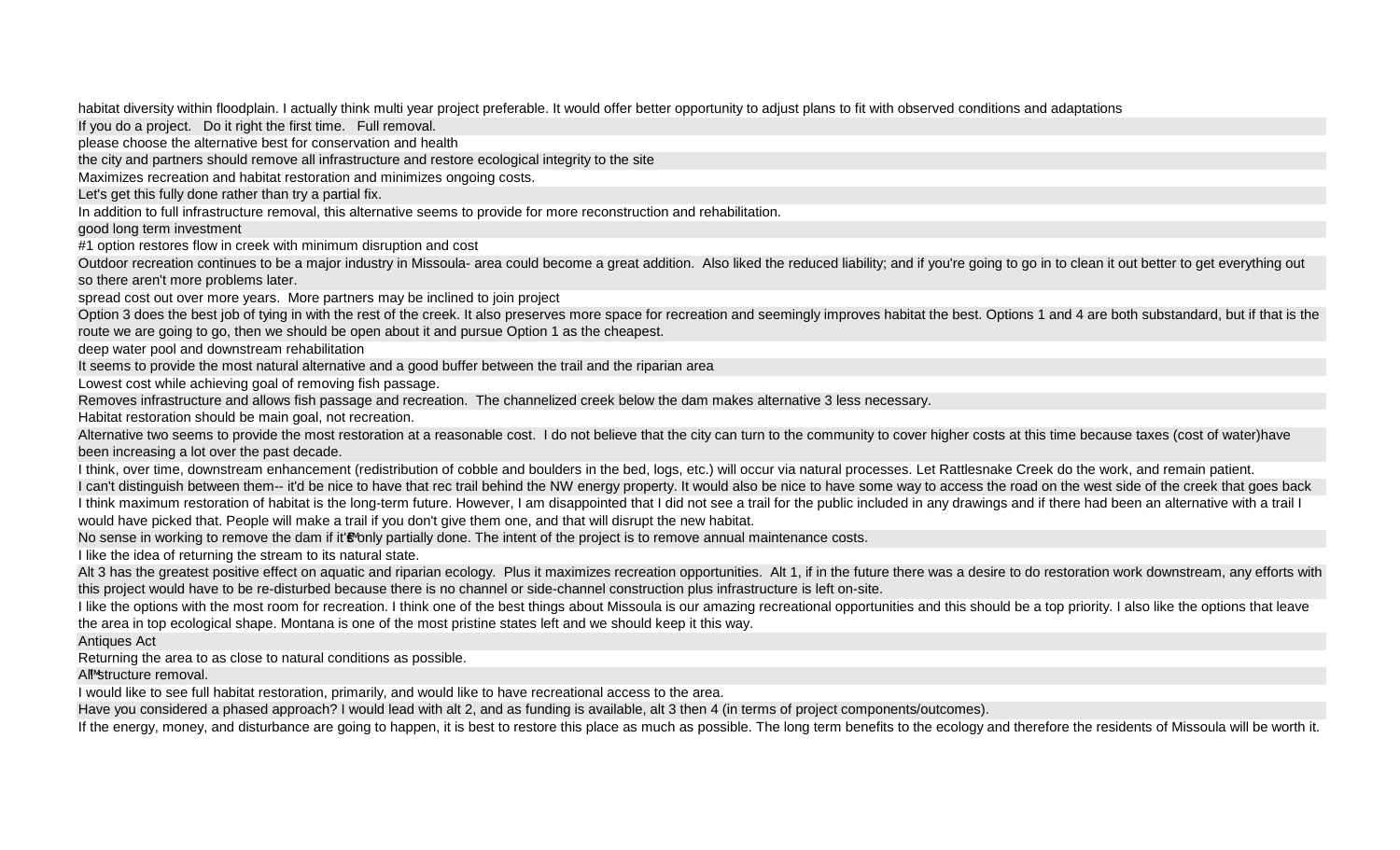If you are going to do it, do it right the first time Full ecological restoration to achieve a healthy, functioning watershed. Recreation and trails maximized. Habitat and watershed. This is the chance to do it right. I think the top priority is to fully remove the entire infrastructure. The amount of channel reconstruction and the extent will then depend on funding. Alternative 3 provides the optimal channel reconstruction. Alternative 2 is a good compromise if funding is limited. Alternative 4 is like the Cadillac version that may depend on funding. Habitat diversity maximized. All of the alternatives presuppose the removal of ALL dam infrastructure. I'm not convinced it's necessary. Is it inhibiting fish passage? I agree that should be addressed. Is the fish ladder functional? If there's a problem, simply remove just the dam headwall, or breach it. Reverse the loss/function of r.c. habitat as much as possible Cost retaining flood plain for future reservoir use if aquifer is compromised Lets do it right! It's crucial to restore stream processes especially given potential for more wacky stream flows with increased precipitation and we have the ability (via TU) to really improve fish and wildlife Return to more native/natural state Best ecological health It does the complete task. There is no reason to not do a complete job If its worth doing, its worth doing well( such that it will last long term) Its worth taking the time money and effort to do this restoration properly to assure the best results for future generations! Provides the greatest long-term beneift considering the infinite compounding of benefit over a forever future timeframe Good compromise - some restoration, but it lets the creek self heal and not as expensive Fix it now for ever Alternative 3 offers the most habitat restoration and ptential for natural water storage and trout habitat Restoring rattlesnake creek to best conditions for wildlife, ecosystem, and recreation I would like to see this be park preserve Most complete removal and restoration is the best alternative for long term habitat and recreational needs Stream restoration Rattlesnake deserves the maximum benefit potential as a core tributary to the clark fork and one that could never be replaced Once in a lifetime opportunity - do it right! Maximizes stream restoration Most complete downstream renovation for habitat One time money is nedded so it is done completely Restoring riparian habitat Creating habitat for native fish and wildlife and increasing natural flood resilience Alternative 3 seems to provide the most habitat restoration for fish species of concern Do it right the first time! Longest strecth of restored creek and riparian zone = greatest long-term benefit to people and wildlife Full removal and maximum habitat restoration Restore habitat to previous to dam conditions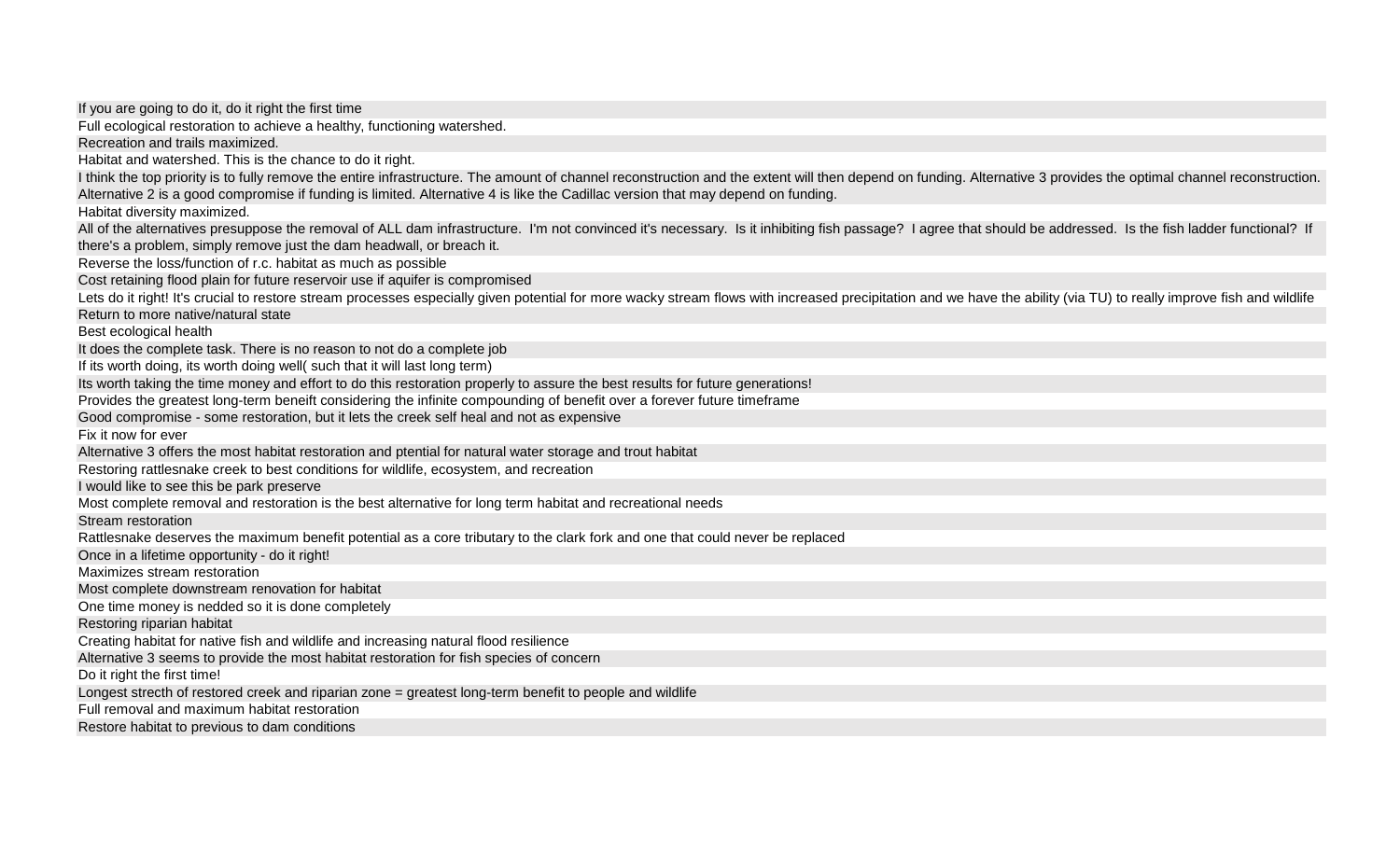Provides for full removal of infrastructure plus mostly restores habitat and not an extended timeline Restore completely If money was no object, the fullest restoration of both the stream bank and flood plain is preferrable It is essential that all man-made infrastructure be removed if a more natural habitat will be restored. Lets do it correctly I think creek should be restored to its natural conditions. This is a golden opportunity Habitat restoration, habitat diversity Addresses need to remove dam/concrete, improve habitat, moves debris, river will restore self Most natural state, best for fish The restoration alt. 3 appears to be a more natural fit for the topography and wetlands are a plus. Also looks like the creek would run slower at high runoff times Get it all done Habitat restoration is my top priority/concern It maximizes the recreational possibilites Fish habitat and passage should be restored to predam conditions Although most expensive, seems to achieve majority of project goals Improves wildlife all around This is a great opportunity and shouls be done right. Don't leave any potential liabilities (structures) behind Best long-term investment - regarding fisheries and general habitat. In turn, that raises recreational values Side channels - wetland habitat Seems comprehensive and addresses future issues. Anything less will require future mitigation and very very expensive anyway Flood possibility down creek minimized, habitat for fish, land diversity, increased floodplain - full removal of infrastructure **Other Alternatives that the Project Team should consider** Include removal of wilderness dams. Not another option per se, I would like to see natural surface trail included in the cross sections of the existing options. Where is the "recreation" in any of these plans? How about a designated beachy-area to prevent conflict between swimmers/waders and sensitive new vegetation? Can't we re-purpose any of the old The City land abuts USFS land. It would make more sense and be more cost-effective to donate the City land to the USFS, for it to be included in the National Rec. Area that already exists. Do nothing. But I think that's a lousy option. Remove wilderness dams. Please connect the trail system to and through this stretch. Trails are essential or people will walk wherever and damage the new habitat. No Leave basic structure per Antiques Act but remove the gates Options for keeping future needs for water storage in mind. A possible back up water storage option if aquifer fails Do the best you can for all parties involved Remove dam, leave pond if possible I live in lincolnwood and am concerned about vandalism of partially removed infrastructure. Please prioritize removing all the old buildlings, etc. for pulbic safety long term Extend the natural conditions of the stream below the dam for another mile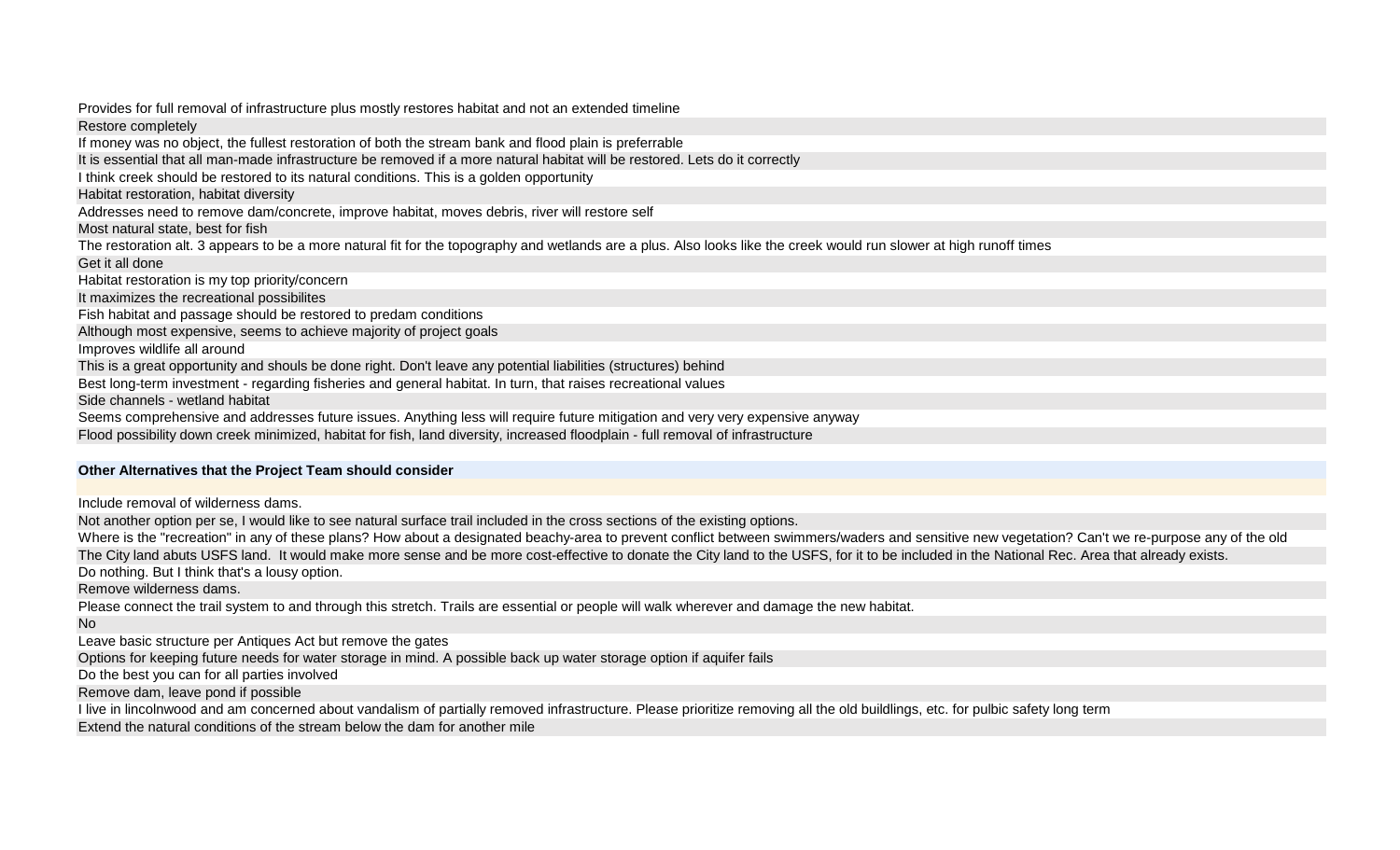Ensure all waste is removed, not buried

This area should be part of the recreational opportunities on conservation land

Mimic natural stream course as much as possible

Really struggled with 2 and 4 rating them

I think the dam should be removed, but leave the concrete "backwater", as a swimhole for summer, and ice skating in winter. Please see below for detail.

### **Comments regarding Recreation and Trails**

The main Lincolnwood access trail is heavily used year-round and especially during the spring and summer. With the amount of mountain bike traffic (and cyclists sometimes traveling at high speeds) the community would benefit tremendously by having a pedestrian only trail for runners, walkers (with and without dogs) and children.

Make natural trails. No pavement needed.

Human access should be reasonable, but not the determinant of the project design

Not clear how you are judging long term costs. Seems that restoration is significantly more expensive no matter how you look at it. Unless you can somehow put a value on habitat, recreation, or streamflow.

What about recreation AT the site, not just recreation that passes through?

Improved trails and trail connections should be included in all of the options.

The City shouldn't expand its Parks & Rec function when the land is ideal for incorporation into the existing USFS recreation area. Donate the land to the USFS.

We seem to already have trail connections between Lincolnwood and Rattlesnake Rec area. I think it would be horrible to expand that and allow this area to become another opportunity for biking and running. Wildlife in this area need protection from that.

Goals 1-5 are my priorities, some of which overlap each other (1-3 seem interconnected). Keeping costs to a minimum while achieving the primary goals of dam removal and habitat/stream restoration. I oppose using funds to build more trails and trail connections (which seems much the same thing). There are enough trails already in that area; same for recreational opportunities and human use. I would like to see some of the space used for a disc golf course.

Disc Golf Course

Disc Golf Course opportunities. Missoula Parks and Rec needs to provide Missoula with additional free Disc Golf opportunities. It is a popular sport, that is growing at the local level. It is low cost, family friendly, and gets Missoulians outdoors.

Disc golf course.

Public recreation access is essential and in character with other open space areas in the Rattlesnake.

Interpretation through signs at the trailhead and dam site explaining the history, purpose of the dam and restoration. and aquatic and riparian ecology is important.

Plan for a toilet at the trailhead at the end of Duncan Drive.

Design a 2-way ADA accessible trail from trailhead along east side of power station. Complete the loop with a non-accessible trail back to trailhead on west side

I would love to see a disc golf course put into the available recreational area. I know Missoula parks and rec has been looking at putting in a course and I think this would be a great addition to the city. Blue Mountain is one of the best courses in the north west and another potentially great course would help put Missoula on the map as one of the top cities for the sport.

Again the Antiques Act still applies to this structure as it is more than 50 years old, Repurpose it to a visitor center at some future date.

I'd love to see a disc golf course designed and installed there. It could be a pay course as well, 5 dollars a day. Great way to bring low impact, non motorized community use. Contrary to popular belief, most disc golfers can coexist with other pedestrians and recreationalists. The sport is growing and the current courses are overcrowded, hence the heavy trail impacts at blue mountain and pattee I think human access to this area should be considered with the ecology as the prioity. I am not against new trails, but if the ecosysten would more grealty benefit from no humans than I would be in favor of limiting acces's to create areas for wildlife.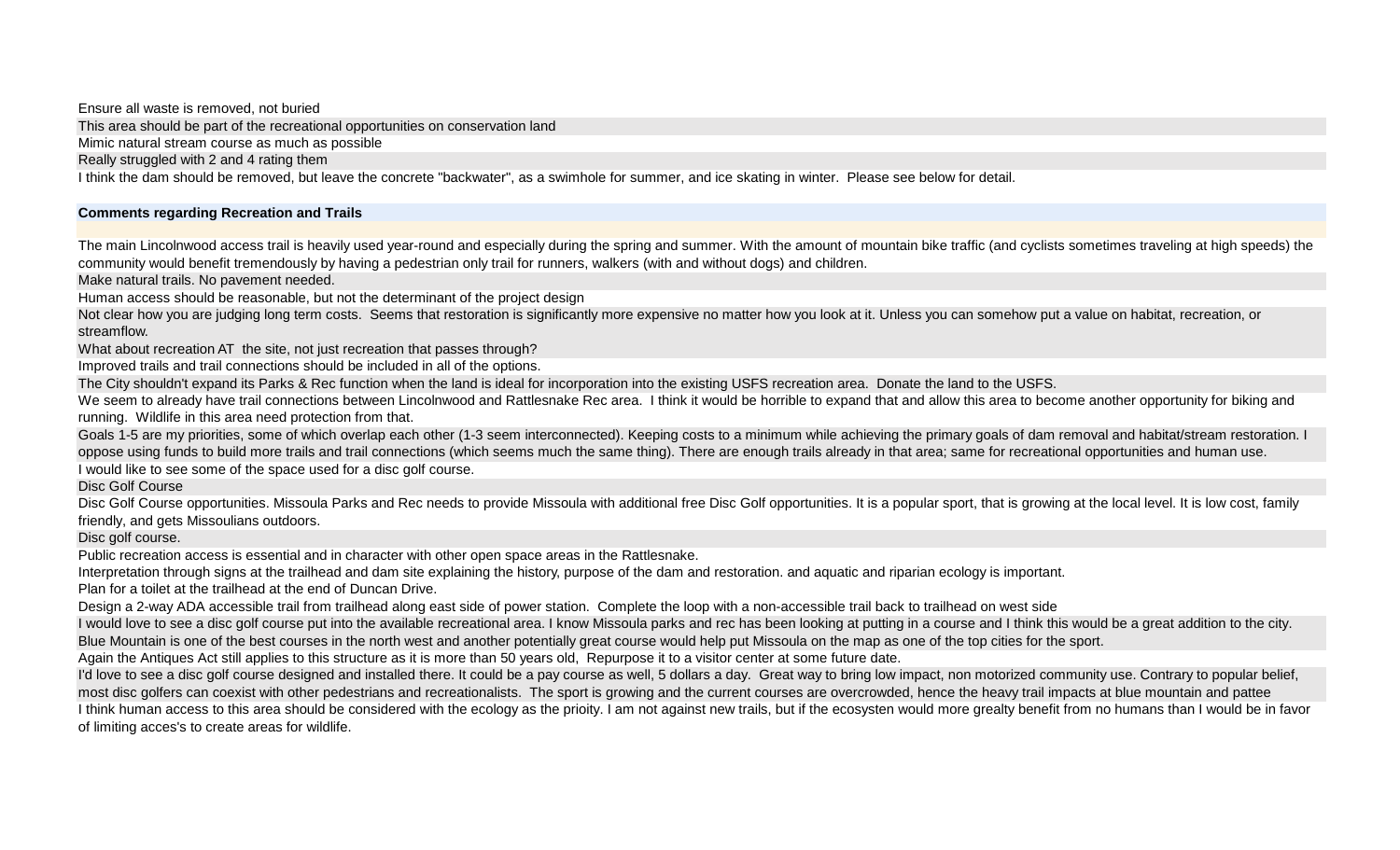I think the watershed health should be number 1 priority and then costs (short-term and long-term costs). Recreational opportunities are great and appreciated as long as the health of the watershed and stream can be maintained and costs kept down.

We should certainly eliminate barriers to fish passage. But I don't see a need to create another short segment of pristine riparian habitat - there's miles of it all along the corridor! Missoula could have a super-cool recreation facitlity. Repurpose the caretaker building, as described below.

Trail connectivity on westside of creek

New trail between PEAS farm and Lincolnwood trailhead to ensure through-connectivity for rec trails between city and rattlesnake rec area

Balance between access and natural vaules

Beach access

Designate restored areas as "Park Perserve"

With wildlife habitat restoration, you must consider the increased impact that will occur again on those areas if you open it up to recreation. It will certainly be different pressurs, but pressures nonetheless. Disc golf course

Separate hiking and biking trails for safety

### **Additional comments about the project**

Next, we absolutely need to remove all those other dams. I did not know about those! Now that I know, I will work hard to ensure those are removed. I will be relentless in making comments that those dams need to be gone. Am I missing something here? I cannot see any reason to keep those. I live in the rattlesnake and it bothers me greatly that the creek is blocked way up in those headwaters. I would like to the see the site restored. But I would not favor using the SID process to fund it.

I appreciate Trout Unlimited's willingness to provide expertise and resources. Thank you TU!

Is the removal of wilderness dams a reasonable consideration? Something that's been or is being considered?

My question remains: What will replace this water source for fighting fires in the Upper Rattlesnake area?

It seems the minimum cost would be to NOT remove the caretaker facility.

Don't support moving the residence- deconstruct all the way. If a park needs an educational building get it in there new and designed properly for the use- don't retrofit an old building with a bad layout. I was a left a bit confused about what to think about this proposal. Concerns over safety, fish passage, and cost are not well laid out. Keeping the site closed to the public, and maintaining fish ladder seems like the cheapest, and safest option to keep connectivity.

I understand that if the property is to be opened for recreation purposes, safety concerns need addressed. I don't see any concrete information about proposed recreation plans anywhere, tho. Trails are great, but the Rattlesnake already has a lot of trail. Something to be said for habitats where humans can't go, re: trails on west side of dam.

If i wanted to recreate there, It would be nice to have a designated swimming / wading area where people are contained by infrastructure features, rather than spilling into natural areas as it does elsewhere. Can't we use some of existing infrastructure for this purpose?

WIII future construction really cost <\$15k/yr?

Downstream floodplain: connect it but don't rip it up.

One of the project assumptions is:

"The project will not affect current rates for Missoula Water customers."

But nothing is mentioned about possible costs to City residents. Another project assumption should be:

The project will not add any assessments, SIDs, or other fees to City residents and property owners.

If the City is truly interested in public lands, then the parcel should be restored and donated to the USFS for inclusion into the Rattlesnake Recreation Area.

Preserve and enhance this wildlife habitat. Do not make this a place for recreation opportunities!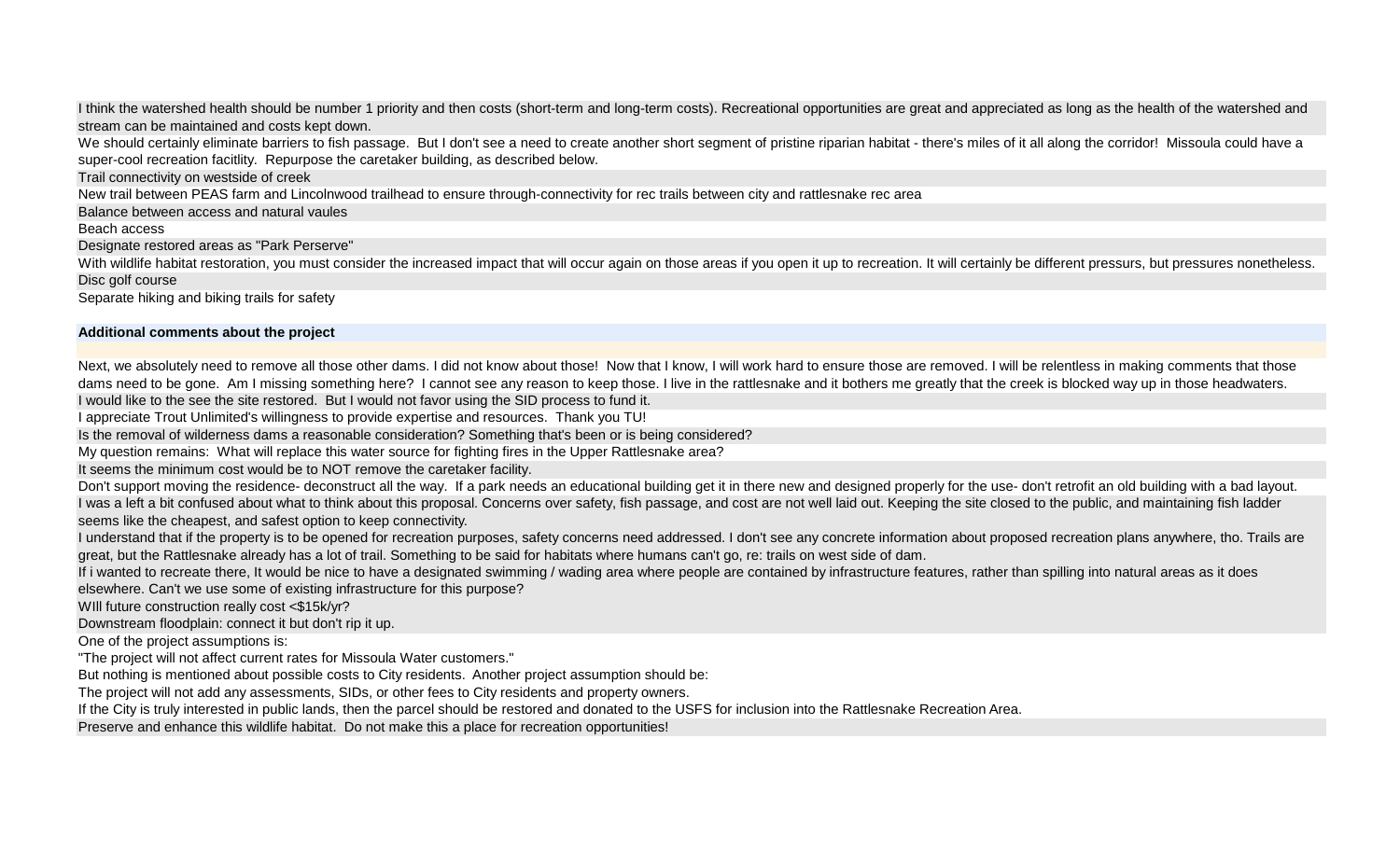While I like the idea of using the structure elsewhere, a higher priority should be keeping project costs to a minimum while achieving the primary goals (dam removal, habitat connectivity/stream Thank you for doing this project! It's the right thing to do. Please use this opportunity to provide connectivity of the trail system. In Missoula's bright future, one could hop a bicycle from downtown and get all the way to the Rattlesnake on a safe, comfortable trail system that families and kids would not be afraid to use (cars currently make that unsafe).

Accessible trail east of power station should be located on bench using existing road for least disturbance. Include plantings and log placement for traffic control to mitigate visitor use impacts (bank erosion, etc.). Include benches and interpretive signs as well as a map in design.

One well engineered multi-use trail on east side of river is preferable and consistent with existing trail system to the north and south.

Disc golf course would be perfect for here. Plenty of space and very low impact.

Again I think this is a great opportunity for a disc golf course. A course would be easy to upkeep with the help of the local garden city flyers league and with the amount of potential recreational space it would still leave room for hiking and biking trails and other public access possibilities. This year in the zootown open at Blue mountain we have one of the most competitive fields in the tourneys history and I am so excited that multiple top 10 touring pros will be visiting Missoula for this event. Nate Sexton the #3 disc golfer in the world will also be visiting in July for a pro clinic so Missoula is getting attention as a hub for the sport and another course would be a great way to continue this trend and grow the sport while keeping the idea of public access to parklands alive. Thanks so much for your consideration Removal Of the caretakers structure beside a violation of the Antiques Act. Would remove it from it's historical context.

We do not need additional facilities and their maintenance costs (Q#8).

Recommend a phased approach. Identify and fund priorities first. Identify and fund lower priority and nice-to-do projects down the line as funding becomes available. Do not incorporate the existing building/residence into any site design: we do not need additional facilities; teachers and local non-profits are already active in the area and can carry out education and interpretation activities on their own. Please don't overdesign for public safety or use: people are quite capable of finding their own way and using their own judgment on the creek. My children have been doing it on their own their entire childhood.

Thank you for your efforts in restoring and protecting Rattlesnake Creek!

Is there a way to preserve the concrete "backwater pool", but remove the dam, so as not to inhibit fish passage?

In the summer, I it would be really cool as a shallow pool for wading or swimming. A public "swimhole", of sorts. You are no doubt aware of the many efforts by the public to create their own swim holes all up & down Rattlesnake Creek! It reminds me of the city of Austin, TX, which has a remarkable public swim facility created around a natural spring amongst the rocks!

In the winter, it could be a natural ice rink for skaters. You are no doubt aware of the popularity of skating in Missoula, the popularity of Pineview outdoor rink, and the shortage of ice time at Glacier indoor rink. Certainly here safety concerns would be important, but could be addressed.

The caretaker house could be a warming hut or changing room facility.

Obviously, there are issues with public access. I would think reasonable people could negotiate an easement.

Can we use any funds from stormwater or other Missoula Water funds to bond over long term to afford doing restoration right?

I am excited to see the dam removal and the steam restored. I would love to see a way to bike and running control in a well thought out way. I would like to see the access road removed once the project is complete. I would like to see this area be made park preserve!

Do the alternative 3 project

stream restoration - river flow - do it right the first time

Great project with tremendous biological potential! Public opportunity for appropriate use

Use [caretaker residence] as education facility at this site (relocate as necessary). This is an awesome opportunity to engage the public in environmental and conservation education. So many non profits and schools could use this property as a learning laboratory and outside classroom, creating the future stewards that the creek and our planet desperately needs!

Missoula needs more swimming spots

Revegetate with as many native shrubs as possible which will necessitate protecting them from deer for a period of years

Nice project - very ambitious

Keep priority on habitat, not additional or any human recreational use. Besides fish habitat, lots of opportunity to enhance wildlife habitat and corridor, as well as wetlands and riparian